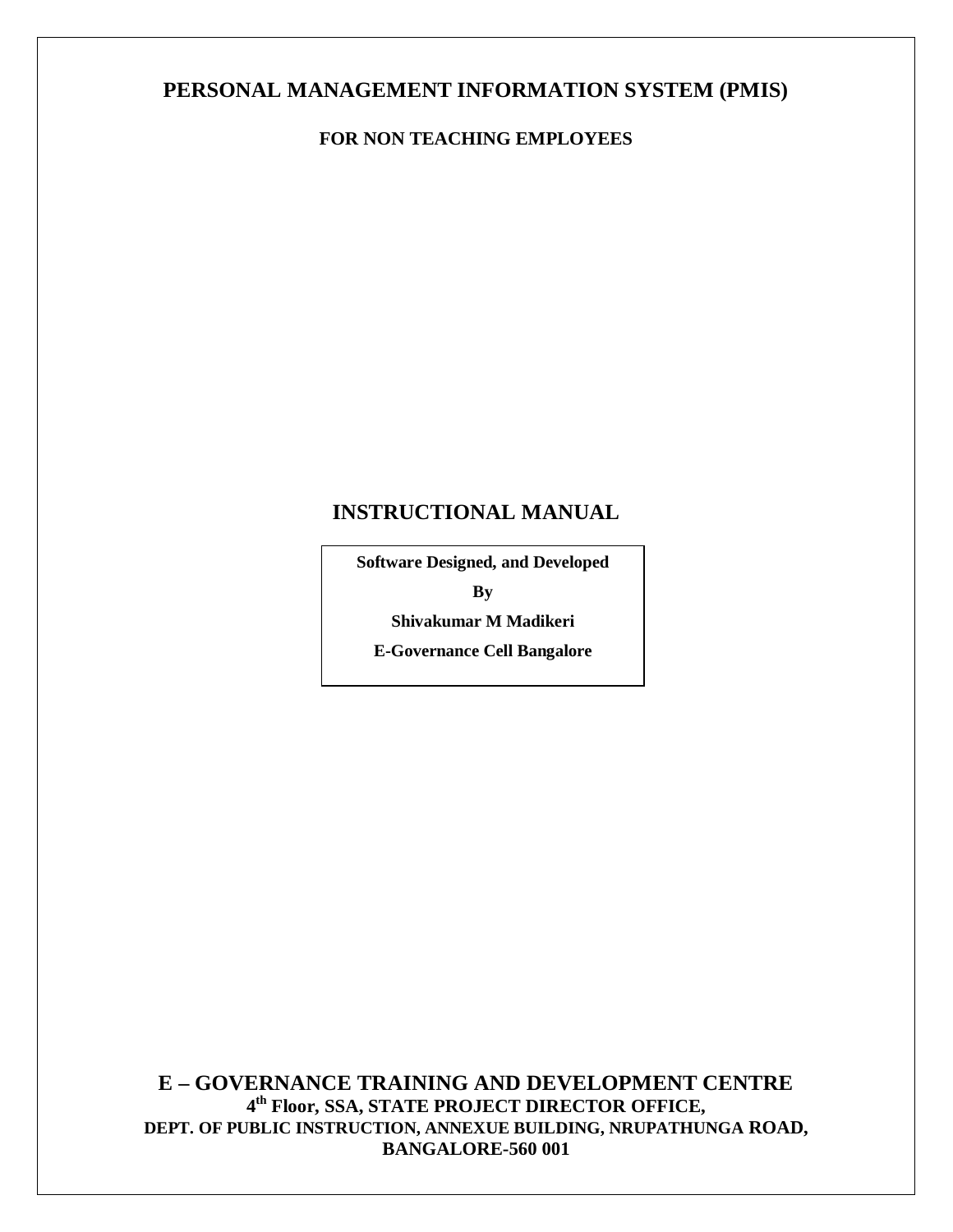### **PERSONAL INFORMATION MANAGEMENT SYSTEM (PMIS)**

Personal Information Management System (PMIS) is a package developed to capture personal information of the employees who are working in Dept. of Public Instruction and its subsidiaries. The information are required for distribute employees among commissionerate wise (CPI Bangalore, Addnl Commissioner Darwad / Gulbarga ) and the same information can be used for other administrative reasons.

**Hardware Requiremen**t: All P-IV systems with minimum specification will support for the package.

#### **Software Requirement:**

- MS-Access 2003 needs to be installed in the computer before using the software.
- Nudi 4, Kannada software needs to be installed, since the software has been designed to capture information in Kannada language.
- Copy the "Nonteaching\_mahithi.mdb" file wherever you like
- After copying the Nonteaching\_mahithi.mdb file, you can start by double clicking on the Nonteaching\_mahithi.mdb file.

#### **Software has four modules**

- Employee Records
- Vacancy Details
- Application Form
- Vacancy Details Capture Format
- Reports
- Exit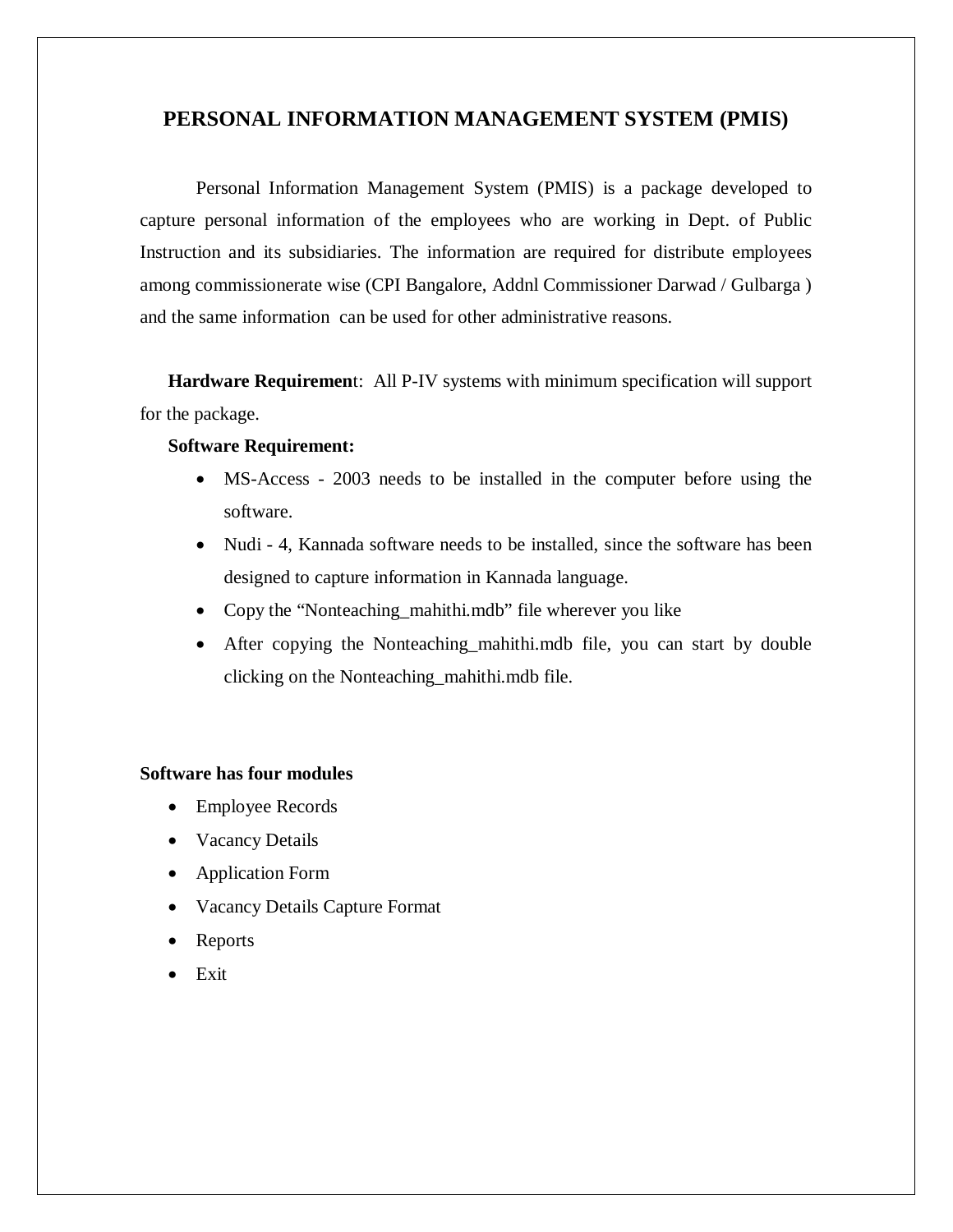| Microsoft Access                                             |                                                        |                                            |                                                                                                                                                                        |                               |
|--------------------------------------------------------------|--------------------------------------------------------|--------------------------------------------|------------------------------------------------------------------------------------------------------------------------------------------------------------------------|-------------------------------|
| $E = 1$<br>Edit View Insert Format Records Tools Window Help |                                                        |                                            |                                                                                                                                                                        | F<br>Type a question for help |
| KIRLIG TABILISH HALL MID TI O                                |                                                        |                                            |                                                                                                                                                                        |                               |
| : ⊙ ⊙   ⊠ ⊡   △ Q Favorites ▼   Go ▼   ₹                     |                                                        |                                            | $\blacksquare$                                                                                                                                                         |                               |
|                                                              |                                                        |                                            |                                                                                                                                                                        |                               |
| <b>EE</b> MainAdmin                                          |                                                        |                                            |                                                                                                                                                                        |                               |
|                                                              |                                                        | ಮಾಹಿತಿ ನಿರ್ವಹಣಾ ವ್ಯವಸ್ಥೆ                   |                                                                                                                                                                        |                               |
|                                                              | DISTRICT / OFFICE SELECTION<br><b>Employee Records</b> | ಬಾಗಲಕೋ <b>ಟೆ</b><br><b>Vacancy Details</b> | $\checkmark$<br><b>Apllication Form - Emp</b>                                                                                                                          |                               |
|                                                              | <b>Reports</b>                                         | Exit                                       | <b>Vacancy Form</b>                                                                                                                                                    |                               |
| ≺<br>Form View                                               |                                                        |                                            | PMIS A COMPLETE SOLUTION FOR PERSONAL MANAGEMENT FOR DEPARTMENT OF PUBLIC INSTRUCTION - KARNATAKA<br><b>SOFTWARE DEVELOPMENT CENTRE, E-Governance Cell - Bangalore</b> | <b>NUM</b>                    |
| non teaching<br><b>start</b>                                 | <b>EN INSTRUCTION MANU</b>                             | <b>Jm</b> Nonteaching Mahithi              | <b>BB</b> MainAdmin                                                                                                                                                    | ■ △ TO → 12:42 AM             |
|                                                              |                                                        |                                            |                                                                                                                                                                        |                               |

 $Fig-1$ 

**Employee Records:** This module can be used for entering personal information of an employee.

**KGID No:** First KGID policy Number should be entered and same can be used to identify employee.

All fields should be filled with correct information; you have to use Kannada/ English where ever necessary.

Fig-2 and Fig-3 shows the data entry screen where you can enter information of an employee.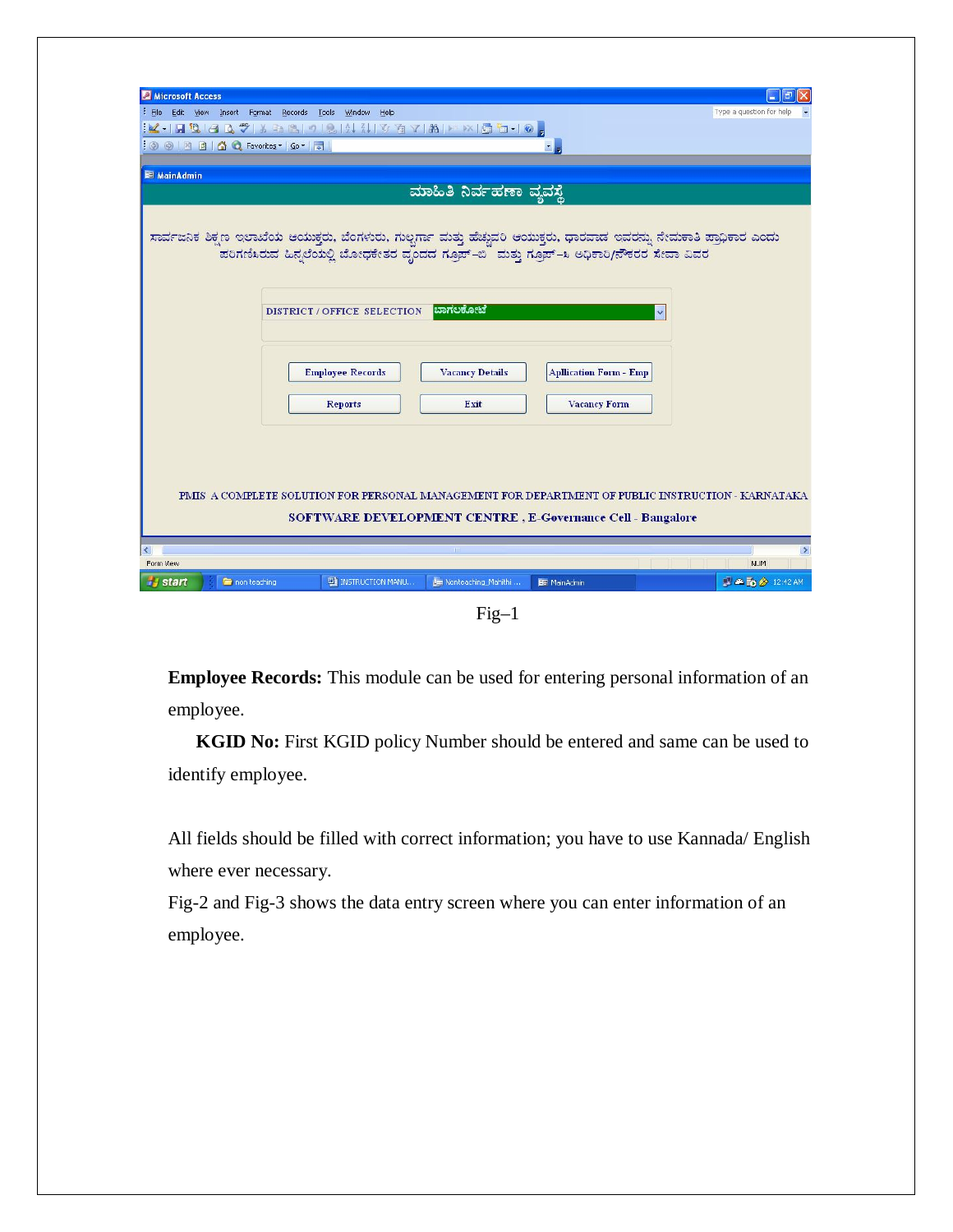| Microsoft Access - [personal_details : Form]                                                                                          | - 15                                                 |
|---------------------------------------------------------------------------------------------------------------------------------------|------------------------------------------------------|
| File Edit View Insert Format Records Tools Window Help                                                                                | Type a question for help<br>$   \mathbb{R}$ $\times$ |
| <mark>-    Times New Roman -       11 - -   B / U</mark>   ≣ ≣ ≣   <mark>◇ -   A -   <u>ノ</u> -       -</mark> -   ー - <mark>-</mark> |                                                      |
| ░KHHUHGQ♡│XGB ។│G {!{! V`@Y # )*™ @{@`O* ⊙ <mark>,</mark>                                                                             |                                                      |
| : ① ②   2   2   △ Q Favorites *   Go *   素   <br>大山                                                                                   |                                                      |
| 1. ಮೊದಲ ಕೆ.ಜಿ.ಐ.ಡಿ ಸಂಖ್ಯೆ                                                                                                             |                                                      |
| 2. ಕಾರ್ಯನಿರ್ವಹಿಸುತ್ತಿರುವ ಅಧಿಕಾರಿ / ನೌಕರರ ಹೆಸರು                                                                                        |                                                      |
|                                                                                                                                       |                                                      |
| 3. ಹಾಲಿ ಕಾರ್ಯನಿರ್ವಹಿಸುತ್ತಿರುವ ಹುದ್ದೆಯ ಹೆಸರು                                                                                           |                                                      |
| ವೃಂದದ ಹೆಸರು<br>$\checkmark$                                                                                                           |                                                      |
| ಪಸ್ತುತ ಧಾರಣ ಮಾಡಿದ ಹುದ್ದೆಂಸಿ ವಿವರ                                                                                                      |                                                      |
| ಪ್ರಸ್ತುತ ಹುದ್ದೆಗೆ ಹಾಜರಾದ ದಿನಾಂಕ                                                                                                       |                                                      |
|                                                                                                                                       |                                                      |
| ಬಡ್ಡಿ ಪಡೆದ ವಿಧಾನ                                                                                                                      |                                                      |
|                                                                                                                                       |                                                      |
| ಕಾರ್ಯನಿರ್ವಹಿಸುತ್ತಿರುವ ಶಾಲೆ /<br>ಕಾಲೇಜು/ ಕಛೇರಿ ಹೂರ್ಣ ವಿಳಾಸ                                                                             |                                                      |
| ವಿಭಾಗ<br>Ÿ                                                                                                                            |                                                      |
| <b>ಚಿಲ್ಲೆ / ಕಛೇರಿ</b>                                                                                                                 |                                                      |
| ತಾಲೂಕು                                                                                                                                |                                                      |
| $\checkmark$                                                                                                                          |                                                      |
| ವರ್ಗ<br>$\checkmark$<br>$5.$ $0$ $0$ $\pi$                                                                                            |                                                      |
| 6. ಜನ್ನ ದಿನಾಂಕ                                                                                                                        |                                                      |
|                                                                                                                                       |                                                      |
|                                                                                                                                       |                                                      |
| ಸರ್ಕಾರಿ ಸೇವೆಗೆ ಸೇರಿದ ಮಾಹಿತಿ                                                                                                           |                                                      |
| 7. ನೇಮಕಾತಿ ಆದೇಶದ ಸಂಖ್ಯೆ                                                                                                               |                                                      |
| Record: $\boxed{1}$ $\boxed{1}$ $\boxed{1}$ $\boxed{1}$ $\boxed{1}$ $\boxed{1}$ $\boxed{1}$ $\boxed{1}$ $\boxed{2}$ of 3              |                                                      |
| Form View                                                                                                                             |                                                      |

Fig-2

| File Edit View Insert Format Records Tools Window Help<br>Type a question for help<br>$-$    Nudi 01 e<br>KHEBISBY KGBI ISBRITY GYAIK KGIG TIO,<br>: ④ ⑤   M □   △ Q Favorites ▼   Go ▼   录  <br>$\blacksquare$<br>ಸರ್ಕಾರಿ ಸೇವೆಗೆ ಸೇರಿದ ಮಾಹಿತಿ<br>7. ನೇಮಕಾತಿ ಆದೇಶದ ಸಂಖ್ಯೆ<br>2525252323<br>8. ನೇಮಕಾತಿ ಆದೇಶದ ದಿನಾಂಕ<br>24/12/1998<br>9. ನೇಮಕಾತಿ ಆದಾಗಿನ ಹುದ್ದೆ<br>ವ್ಯವಸ್ಥಾಪಕರು/ಸಹಾಂತಿಕ ನಿರ್ದೇಶಕರು<br>$\checkmark$<br>10. ನೇಮಕಾತಿ ವಿಧಾನ<br>ನೇರ ನೇಮಕಾತಿ<br>$\ddot{\mathbf{v}}$<br>11. ಸೇವೆಗೆ ಸೇರಿದ ದಿನಾಂಕ<br>24/12/1998<br>12.<br>ಎ. ಸಂತ ಊರು. ಜಚಿಜಚಿ<br>ಬಿ. ಜಿಲ್ಲೆ ಬೆಂಗಳೂರು ಗ್ರಾಮಾಂತರ<br>ಸಿ. ತಾಲ್ಲೂಕು. ಹೊಸಕೋಟೆ<br>ಬೆಂಗಳೂರು ಧಾರವಾಡ ಗುಲ್ಬರ್ಗಾ<br>13. ಆಧ್ಯತೆ ಬಂತುಸುವ ಆಂತುಕಾಲಂತುಗಳು<br>$\boxed{1-\mathbf{v}}$<br>$2 \vee$<br>$3 - 1$<br>14. ಪ್ರಸ್ತುತ ಧಾರಣ ಮಾಡಿದ ಹುದ್ದೆಂತು ಜೇಷ್ಠತಾ ಸಂಖ್ಯೆ: 1254<br><b>SAVE</b><br><b>PRINT</b><br><b>DELETE</b><br><b>EXIT</b><br>$\overline{4}$ $\uparrow$ $\overline{H}$ $\uparrow$ of 4<br>Record: 14 4<br>Form View<br>NUM | Microsoft Access - [personal_details : Form] |  | $\Box$ $\Box$ $\times$ |
|-------------------------------------------------------------------------------------------------------------------------------------------------------------------------------------------------------------------------------------------------------------------------------------------------------------------------------------------------------------------------------------------------------------------------------------------------------------------------------------------------------------------------------------------------------------------------------------------------------------------------------------------------------------------------------------------------------------------------------------------------------------------------------------------------------------------------------------------------------------------------------------------------------------------------------------------------------|----------------------------------------------|--|------------------------|
|                                                                                                                                                                                                                                                                                                                                                                                                                                                                                                                                                                                                                                                                                                                                                                                                                                                                                                                                                       |                                              |  | $   \sqrt{2}$ $\times$ |
|                                                                                                                                                                                                                                                                                                                                                                                                                                                                                                                                                                                                                                                                                                                                                                                                                                                                                                                                                       |                                              |  |                        |
|                                                                                                                                                                                                                                                                                                                                                                                                                                                                                                                                                                                                                                                                                                                                                                                                                                                                                                                                                       |                                              |  |                        |
|                                                                                                                                                                                                                                                                                                                                                                                                                                                                                                                                                                                                                                                                                                                                                                                                                                                                                                                                                       |                                              |  |                        |
|                                                                                                                                                                                                                                                                                                                                                                                                                                                                                                                                                                                                                                                                                                                                                                                                                                                                                                                                                       |                                              |  |                        |
|                                                                                                                                                                                                                                                                                                                                                                                                                                                                                                                                                                                                                                                                                                                                                                                                                                                                                                                                                       |                                              |  |                        |
|                                                                                                                                                                                                                                                                                                                                                                                                                                                                                                                                                                                                                                                                                                                                                                                                                                                                                                                                                       |                                              |  |                        |
|                                                                                                                                                                                                                                                                                                                                                                                                                                                                                                                                                                                                                                                                                                                                                                                                                                                                                                                                                       |                                              |  |                        |
|                                                                                                                                                                                                                                                                                                                                                                                                                                                                                                                                                                                                                                                                                                                                                                                                                                                                                                                                                       |                                              |  |                        |
|                                                                                                                                                                                                                                                                                                                                                                                                                                                                                                                                                                                                                                                                                                                                                                                                                                                                                                                                                       |                                              |  |                        |
|                                                                                                                                                                                                                                                                                                                                                                                                                                                                                                                                                                                                                                                                                                                                                                                                                                                                                                                                                       |                                              |  |                        |
|                                                                                                                                                                                                                                                                                                                                                                                                                                                                                                                                                                                                                                                                                                                                                                                                                                                                                                                                                       |                                              |  |                        |
|                                                                                                                                                                                                                                                                                                                                                                                                                                                                                                                                                                                                                                                                                                                                                                                                                                                                                                                                                       |                                              |  |                        |
|                                                                                                                                                                                                                                                                                                                                                                                                                                                                                                                                                                                                                                                                                                                                                                                                                                                                                                                                                       |                                              |  |                        |
|                                                                                                                                                                                                                                                                                                                                                                                                                                                                                                                                                                                                                                                                                                                                                                                                                                                                                                                                                       |                                              |  |                        |
|                                                                                                                                                                                                                                                                                                                                                                                                                                                                                                                                                                                                                                                                                                                                                                                                                                                                                                                                                       |                                              |  |                        |
|                                                                                                                                                                                                                                                                                                                                                                                                                                                                                                                                                                                                                                                                                                                                                                                                                                                                                                                                                       |                                              |  |                        |
|                                                                                                                                                                                                                                                                                                                                                                                                                                                                                                                                                                                                                                                                                                                                                                                                                                                                                                                                                       |                                              |  |                        |
|                                                                                                                                                                                                                                                                                                                                                                                                                                                                                                                                                                                                                                                                                                                                                                                                                                                                                                                                                       |                                              |  |                        |
|                                                                                                                                                                                                                                                                                                                                                                                                                                                                                                                                                                                                                                                                                                                                                                                                                                                                                                                                                       |                                              |  |                        |
|                                                                                                                                                                                                                                                                                                                                                                                                                                                                                                                                                                                                                                                                                                                                                                                                                                                                                                                                                       |                                              |  |                        |
|                                                                                                                                                                                                                                                                                                                                                                                                                                                                                                                                                                                                                                                                                                                                                                                                                                                                                                                                                       |                                              |  |                        |
|                                                                                                                                                                                                                                                                                                                                                                                                                                                                                                                                                                                                                                                                                                                                                                                                                                                                                                                                                       |                                              |  |                        |
|                                                                                                                                                                                                                                                                                                                                                                                                                                                                                                                                                                                                                                                                                                                                                                                                                                                                                                                                                       |                                              |  |                        |
|                                                                                                                                                                                                                                                                                                                                                                                                                                                                                                                                                                                                                                                                                                                                                                                                                                                                                                                                                       |                                              |  |                        |
|                                                                                                                                                                                                                                                                                                                                                                                                                                                                                                                                                                                                                                                                                                                                                                                                                                                                                                                                                       |                                              |  |                        |
|                                                                                                                                                                                                                                                                                                                                                                                                                                                                                                                                                                                                                                                                                                                                                                                                                                                                                                                                                       |                                              |  |                        |
| <b><i>istant</i></b><br><b>D</b> 2 12:43 AM                                                                                                                                                                                                                                                                                                                                                                                                                                                                                                                                                                                                                                                                                                                                                                                                                                                                                                           |                                              |  |                        |

Fig-3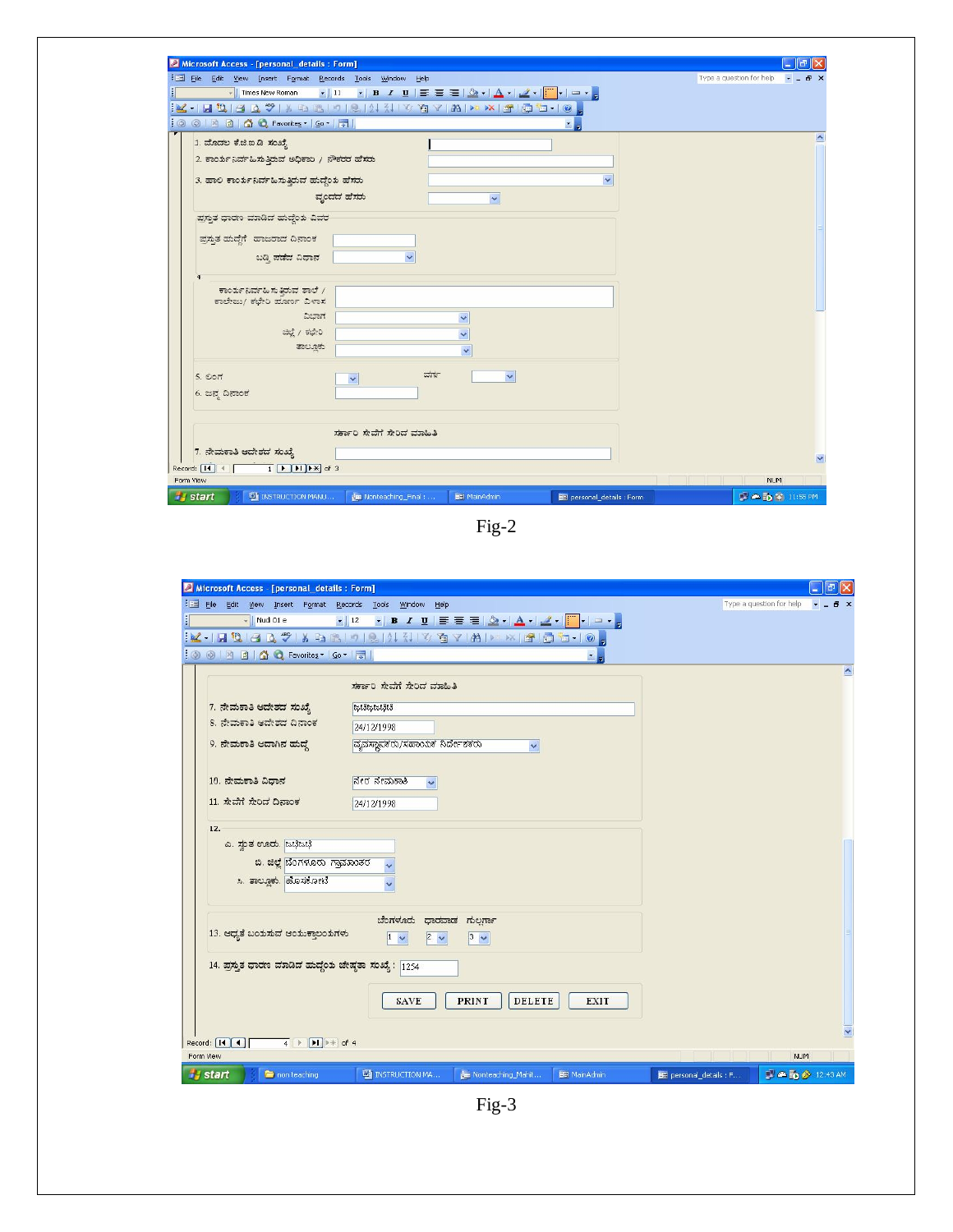**Vacancy Details:** This module can be used for entering vacancy detail. Each vacancy is identified/ recognized by a particular vacancy code. Vacancy code will be assigned automatically by the system. The data entry screen for entering vacancy details are shown in fig-4

| Microsoft Access                                                                                                                                                          | $  \mathbf{r}   \geq   \mathbf{x}  $ |
|---------------------------------------------------------------------------------------------------------------------------------------------------------------------------|--------------------------------------|
| Eile<br>Edit View Insert Format Records Tools Window Help                                                                                                                 | Type a question for help             |
| ▝▕ <mark>B</mark> ノ <u>U</u> │≣ ≣ ≣│ <mark>░</mark> ▸│ <mark>∆ ・│</mark> ∠ ・│ <mark> ・│□ ・ <sub>□</sub></mark><br>$-$   11<br>Times New Roman<br>$\overline{\phantom{a}}$ |                                      |
| LAIBBGC986819821920781×1809510.                                                                                                                                           |                                      |
| : ④ ⑤   ⊠ 回   △ Q Favorites ▼   Go ▼   न  <br>- 5                                                                                                                         |                                      |
| <b>RELIGINA donin</b>                                                                                                                                                     | ᄾ                                    |
| wacancy_details                                                                                                                                                           | $\Box$ ok                            |
| ಸಾರ್ವಜನಿಕ ಶಿಕ್ಷಣ ಇಲಾಖೆಯಲ್ಲಿರುವ ಬೋಧಕೇತರ ವೃಂದದ ಗ್ರೂಪ್–ಬಿ ಮತ್ತು ಗ್ರೂಪ್–ಸಿ  ಖಾಲಿ ಹುದ್ದೆ ವಿವರ                                                                                  |                                      |
|                                                                                                                                                                           |                                      |
| ಖಾಲಿ ಹುದ್ದೆಂತು ಸಂಖ್ಯೆ<br>И                                                                                                                                                |                                      |
| ಸಹಾಂತಿಕ ನಿರ್ದೇಶಕರು(ವಾಣಿಜ್ಯ)<br>ಹಾಲಿ ಖಾಲಿಯಿರುವ ಹುದ್ದೆಂಸಿ ಹೆಸರು                                                                                                             |                                      |
| ಹುದ್ದೆ ಖಾಲಿ ಇರುವ ಶಾಲೆ / ಕಾಲೇಜು/ ಕಛೇರಿ ಪೂರ್ಣ ವಿಳಾಸ<br>$[838383838383;8383;8383;8383;$                                                                                      |                                      |
|                                                                                                                                                                           |                                      |
| ಜಿಲ್ಲೆ<br>ಬಾಗಲಕೋಟೆ<br>$\checkmark$                                                                                                                                        |                                      |
| ತಾಲ್ಲೂಕು<br>ಬಾಗಲಕೋಟೆ<br>$\ddot{ }$                                                                                                                                        |                                      |
| ಚೀತಿಚೀತಿಜಚೀತಿ<br>ಹುದ್ದೆ ಉದ್ಭವಿಸಲು ಕಾರಣ                                                                                                                                    |                                      |
|                                                                                                                                                                           |                                      |
| ಹುದ್ದೆ ಉದ್ಭವಿಸಿದ ದಿನಾಂಕ<br>12/12/2001                                                                                                                                     |                                      |
|                                                                                                                                                                           |                                      |
|                                                                                                                                                                           |                                      |
|                                                                                                                                                                           |                                      |
|                                                                                                                                                                           |                                      |
|                                                                                                                                                                           |                                      |
|                                                                                                                                                                           |                                      |
| $1$ $\triangleright$ $\triangleright$ $\triangleright$ $\triangleright$ $\preccurlyeq$ of 2<br>Record: 14 4<br>$\left  \mathbf{<}\right $<br><b>IIII</b>                  | $\rightarrow$                        |
|                                                                                                                                                                           | ≯                                    |
| Form View                                                                                                                                                                 | <b>NUM</b>                           |
| <b>EN INSTRUCTION MANU</b><br><b>Jm</b> Nonteaching Final:<br><b>BBI</b> MainAdmin<br><b>Start</b><br>Sell vacancy_details                                                | ■ △ m → 12:27 AM                     |

Fig-4

**Reports:** Different types of reports are available in the software.

- **Employee Details :** This report can be used for verifying the data accuracy after the data entry
- **Abstract Working and Vacancy Details:** This report can be used for verifying total working and vacancy position in the particular taluk/district.
- **Vacancy Details:** This report can be used for verifying school/office wise vacancy details in a particular taluk/district.

**Exit:** Closing the session / software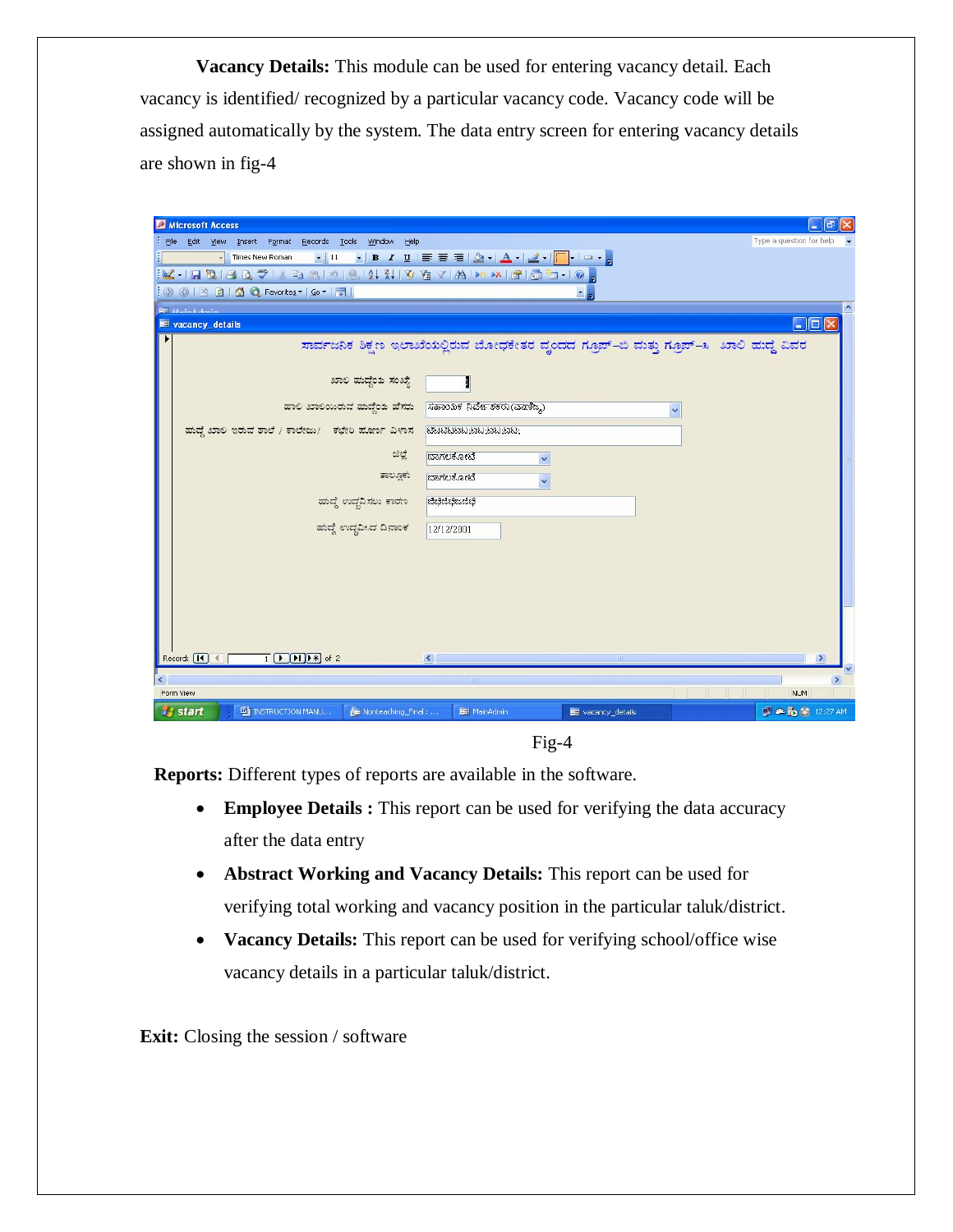#### **General Instructions:**

- KGID Number should be filled up and this can be used for uniquely identifying each employee.
- All fields should be filled up with correct information, if not reports are not generating or software may show error message. "**Please ensure all fields are filled up before saving the record**."
- For entering information of the employees who are working in CPI- Bangalore, SSA –Bangalore, Text Book Society, KSEEB and Regional Commissioner Offices etc, the office should be selected from District / Office Selection combo box in main form.
- After completion of the data entry, verify the data and certified the same with the verifying authority and send it to concerned officer (both soft and hard copy) within the stipulated time.

| Microsoft Access<br>File Edit View Insert Format Records Tools Window Help<br>Ŧ.<br>KIRBIG CYIK DIBI ISIN NIV EYIAI XIG TIO <sub>F</sub>                                                                                                                                                                                                                                                                                                                                                                                                               | $\overline{\mathbf{r}}$ $\mathbf{r}$<br>Type a question for help |
|--------------------------------------------------------------------------------------------------------------------------------------------------------------------------------------------------------------------------------------------------------------------------------------------------------------------------------------------------------------------------------------------------------------------------------------------------------------------------------------------------------------------------------------------------------|------------------------------------------------------------------|
| : 0 0 3 3 4 C Favorites - Go - 3  <br>$\blacksquare$                                                                                                                                                                                                                                                                                                                                                                                                                                                                                                   | $\hat{\phantom{a}}$                                              |
| $\boxed{?}$ $\boxed{\times}$<br><b>BE MainAdmin</b><br><b>Page Setup</b><br>Margins<br>Columns<br>Page<br>Margins (inches)<br><b>Sample</b><br>Top:<br>0.5<br>Bottom:<br>0.5<br>ಾಸಾರ್ವಜನಿಕ ಶಿಕ್ಷಣ ಇಲಾಖೆಯ ।<br>ಇವರನ್ನು ನೇಮಕಾತಿ ಪ್ರಾಧಿಕಾರ ಎ<br><sub>¦</sub> ವರಿ ಆಯುಕ್ತರು, ಧಾರವಾಡ<br><sup>,</sup> ವೃಂದದ ಗ್ರೂಪ್–ಬಿ  ಮತ್ತು<br>Left:<br>0.5<br>Right:<br>0.5<br>Print Data Only<br><b>DISTRICT / OFFICE</b><br>v<br>OK<br>Cancel<br><b>Employee Records</b><br><b>Apuration Form</b><br><u> улсанду главны</u><br><b>Reports</b><br><b>Utilities</b><br>Exit |                                                                  |
| PMIS A COMPLETE SOLUTION FOR PERSONAL MANAGEMENT FOR DEPARTMENT OF PUBLIC INSTRUCTION - KARNATAK                                                                                                                                                                                                                                                                                                                                                                                                                                                       |                                                                  |
| K.<br>Form View                                                                                                                                                                                                                                                                                                                                                                                                                                                                                                                                        | <b>NUM</b>                                                       |
| <b>EM INSTRUCTION MANU</b><br><b><i>istant</i></b><br><b>Lim Nonteaching Final:</b><br><b>BEI MainAdmin</b>                                                                                                                                                                                                                                                                                                                                                                                                                                            | <b>D</b> & 12:57 AM                                              |
|                                                                                                                                                                                                                                                                                                                                                                                                                                                                                                                                                        |                                                                  |

• Please ensure the print settings as shown in the fig-5



**Margin Setting:** Top: 0.5 Bottom: 0.5

Left: 0.5 Right: 0.5

(For Employee Details Page – Portrait, Vacancy Details – Landscape)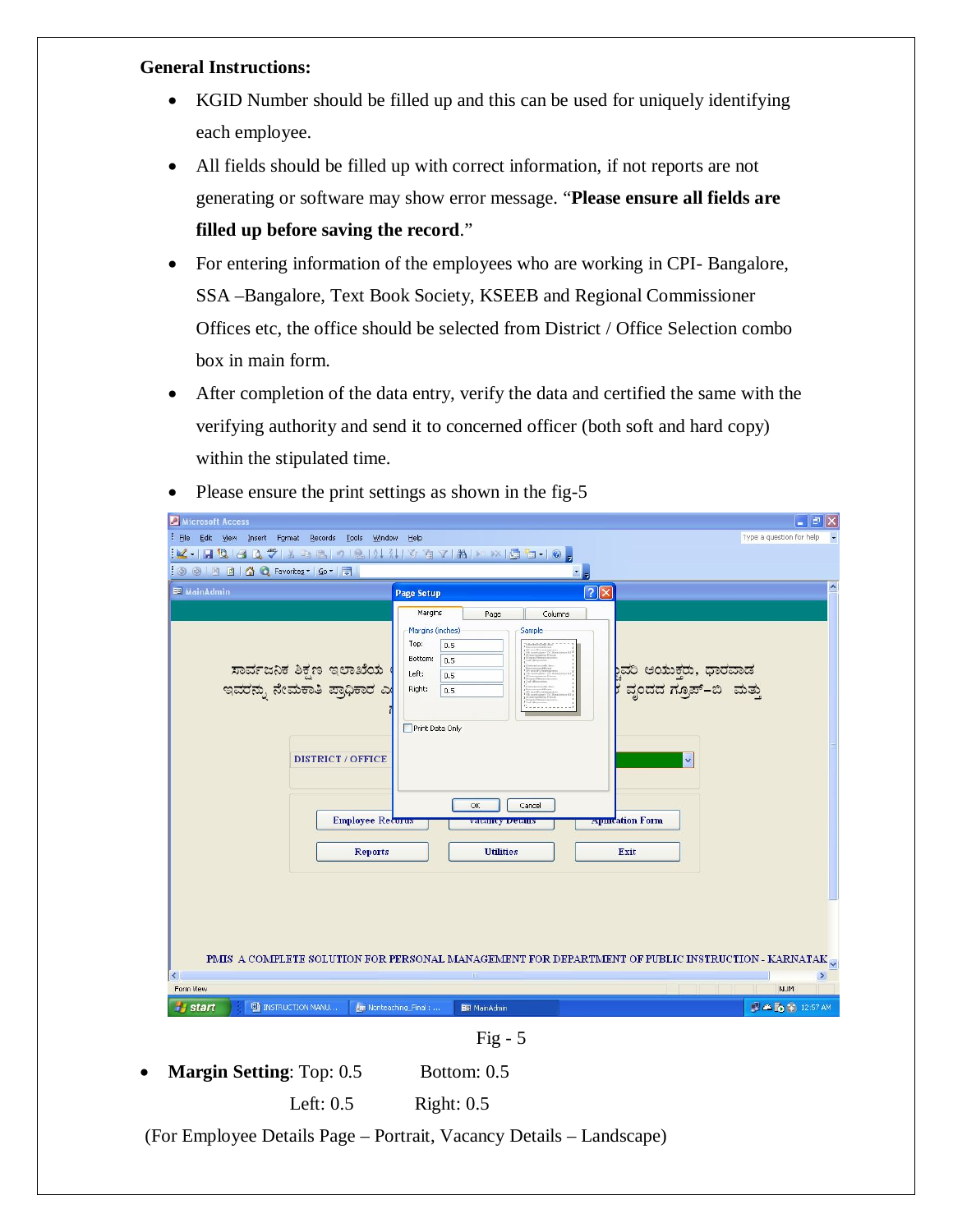• Delete option is also provided in the Employee Records entry form to delete unwanted employee records. Please ensure before deleting the record.

#### **Support**



If you need any technical help, please contact our E-Governance Cell, CPIs office, Bangalore by phone /e-mail

- Phone : 9886383183 ( Shivakumar M M )
- Email: skumar\_madikeri@rediffmail.com

**Or** you can also contact Computer Programmer, SSA at the district office for technical assistance.

For any administrative issues you can contact Sri Bhim Sen Rao, SADPI (Admin), CPIs office, Bangalore.

You can download the software (Nonteaching\_Mahithi.mdb) from the official website under the **'Whats New'** in the caption

## **"Software for Capturing Non Teaching Staff Details - 2008"**

\*\*\*\*\*\*\*\*\*\*\*\*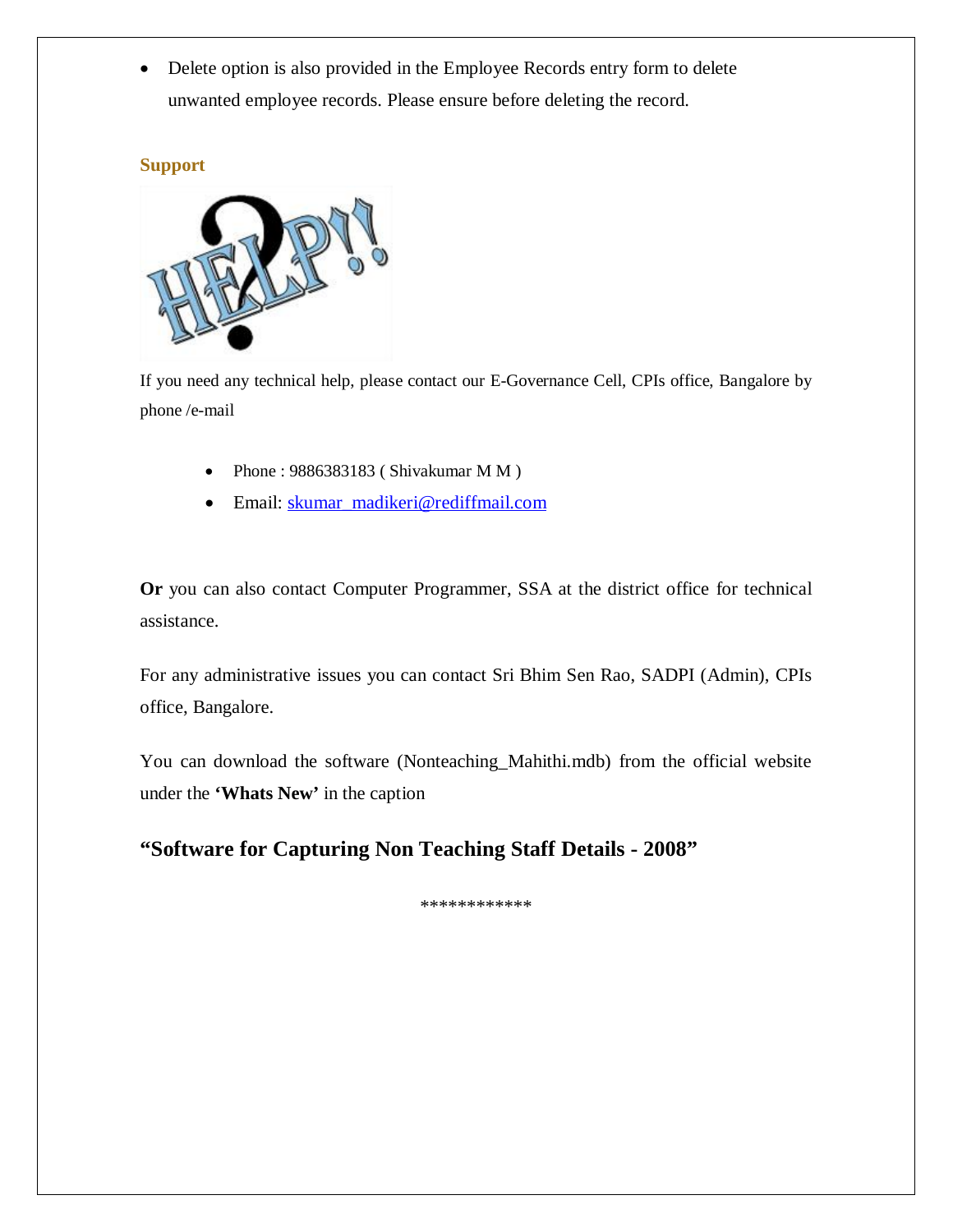# **APPLICATION FORM ( IN KANNADA VERSION )**